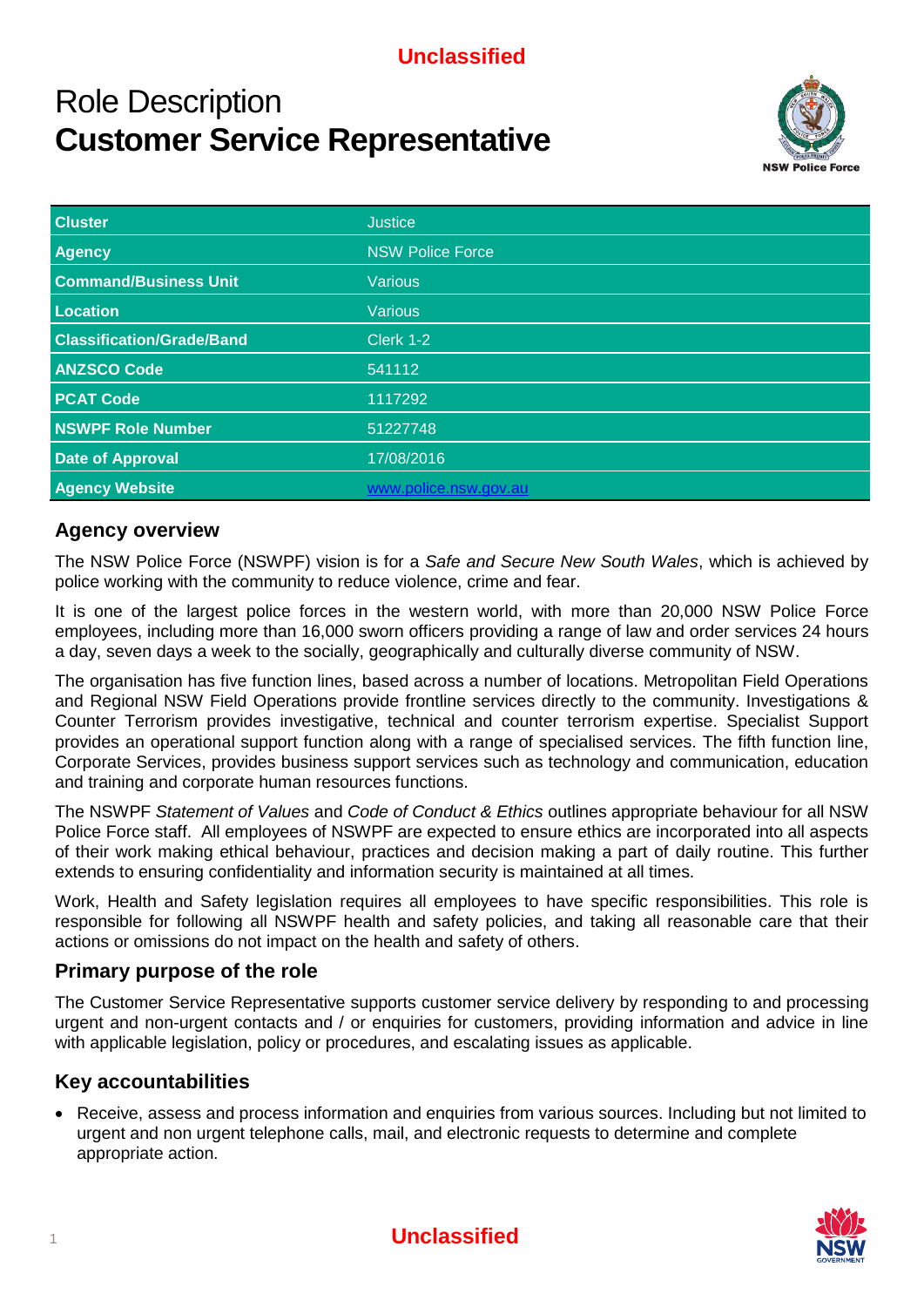# **Unclassified**

- Provide clear, accurate, and concise information and advice to ensure ongoing delivery of quality customer service.
- Generate, collate and update accurate records of enquiries, incidents and actions, using organisational electronic records management systems.
- Assist in providing general administrative services to support the operational functioning of the command/business unit.
- Participate in the identification of customer service delivery improvements.
- Deliver customer service by providing appropriate and accurate information to police, stakeholders and customers.

## **Key challenges**

- Identifying and interpreting appropriate sources of information in a high volume work environment, to provide the appropriate outcome for customers.
- Exercising sound judgment to identify when to notify superiors of events that are serious, unusual or newsworthy.
- Undertaking activities in accordance with command/business unit and organisational policies and guidelines.

## **Key relationships**

| <b>Who</b>                                        | <b>Why</b>                                                                                                                          |
|---------------------------------------------------|-------------------------------------------------------------------------------------------------------------------------------------|
| <b>Internal</b>                                   |                                                                                                                                     |
| Supervisor / Team Leader                          | Escalate issues, keep informed, advise and receive instructions<br>Provide and receive continuous feedback<br>Ongoing communication |
| Work Team                                         | Participate in meetings, share information and provide input on<br>issues                                                           |
| Clients/Customers/ Police/<br><b>Stakeholders</b> | Information and advice exchange<br>Resolve issues where possible and escalate issue where necessary                                 |
| <b>External</b>                                   |                                                                                                                                     |
| Clients/Customers/ Stakeholders                   | Information exchange, provide support<br>Resolve issues where possible and escalate issue where necessary                           |
| Government Agencies                               | Information exchange<br>٠                                                                                                           |

### **Role dimensions**

#### **Decision making**

This role has autonomy to make decisions regarding time management and prioritisation of tasks within required timeframes. The role can also exercise discretion in regards to some tasks to be performed in line with established work practices, procedures and protocols.

#### **Reporting line**

Depending on the business unit, this role may report to:

- Team Leader Clerk 7-8
- Team Leader Clerk 5-6
- Supervisor Clerk 4-5
- Supervisor Clerk 3-4

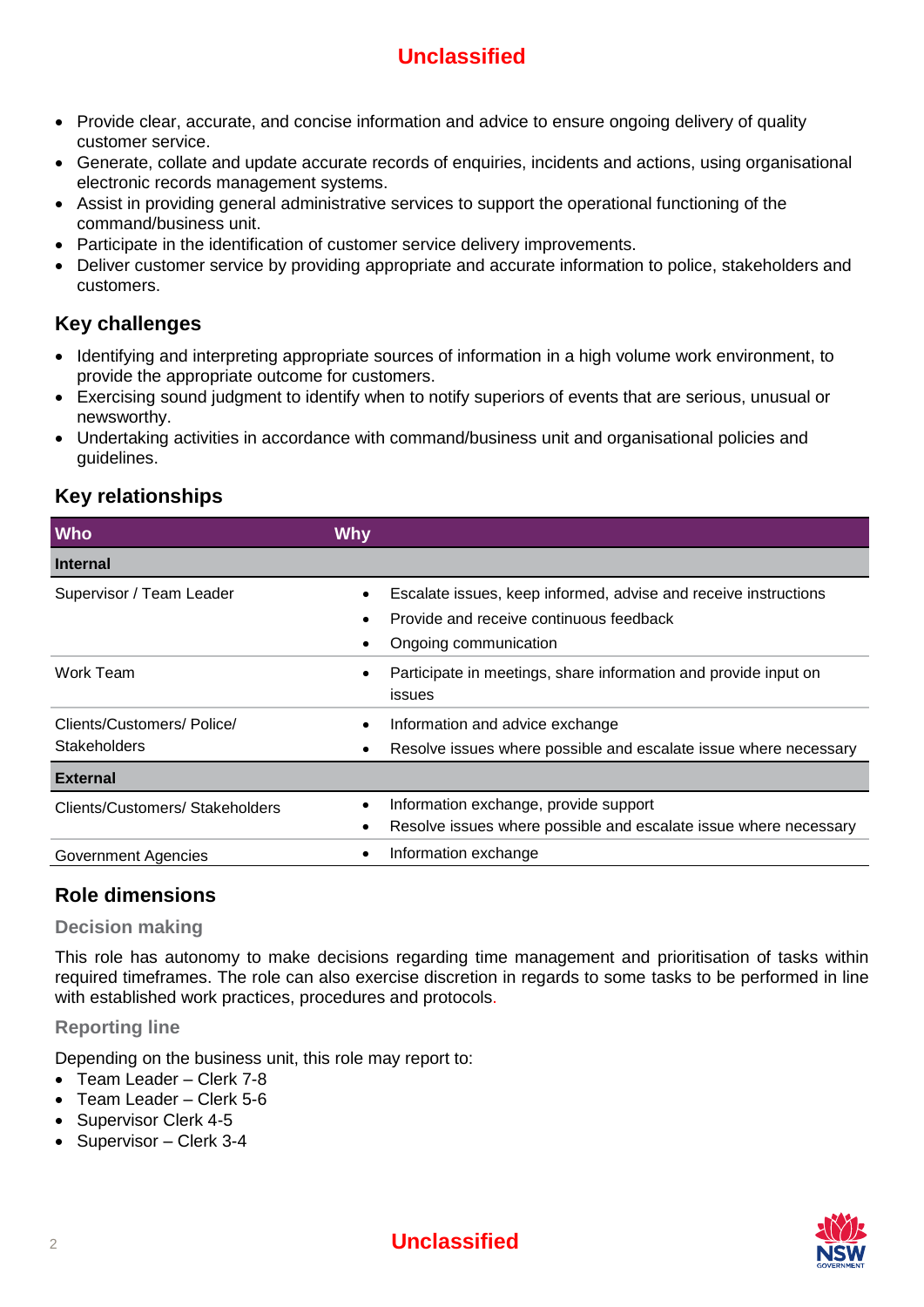**Direct reports**

• Nil

**Budget/Expenditure**

• Nil

#### **Essential requirements**

• Obtain and maintain the requisite security clearances for this position.

#### **Capabilities for the role**

The NSW Public Sector Capability Framework applies to all NSW public sector employees. The Capability Framework is available at [www.psc.nsw.gov.au/capabilityframework](file://///DNS-323/Volume_1/Clients/2014/Folk/PSC/v16_12March2014/www.psc.nsw.gov.au/capabilityframework)

#### **Capability summary**

Below is the full list of capabilities and the level required for this role. The capabilities in bold are the focus capabilities for this role. Refer to the next section for further information about the focus capabilities.

| <b>NSW Public Sector Capability Framework</b> |                                       |                     |  |  |
|-----------------------------------------------|---------------------------------------|---------------------|--|--|
| <b>Capability Group</b>                       | <b>Capability Name</b>                | Level               |  |  |
| Personal<br><b>Attributes</b>                 | <b>Display Resilience and Courage</b> | Foundational        |  |  |
|                                               | Act with Integrity                    | Foundational        |  |  |
|                                               | Manage Self                           | <b>Foundational</b> |  |  |
|                                               | <b>Value Diversity</b>                | Foundational        |  |  |
| Relationships                                 | <b>Communicate Effectively</b>        | Foundational        |  |  |
|                                               | <b>Commit to Customer Service</b>     | Intermediate        |  |  |
|                                               | <b>Work Collaboratively</b>           | Foundational        |  |  |
|                                               | Influence and Negotiate               | Foundational        |  |  |
| <b>Results</b>                                | <b>Deliver Results</b>                | Foundational        |  |  |
|                                               | <b>Plan and Prioritise</b>            | <b>Foundational</b> |  |  |
|                                               | <b>Think and Solve Problems</b>       | Foundational        |  |  |
|                                               | Demonstrate Accountability            | Foundational        |  |  |
| Business<br><b>Enablers</b>                   | Finance                               | Foundational        |  |  |
|                                               | Technology                            | <b>Intermediate</b> |  |  |
|                                               | Procurement and Contract Management   | Foundational        |  |  |
|                                               | Project Management                    | Foundational        |  |  |

#### **Focus capabilities**

The focus capabilities for the role are the capabilities in which occupants must demonstrate immediate competence. The behavioural indicators provide examples of the types of behaviours that would be expected at that level and should be reviewed in conjunction with the role's key accountabilities.